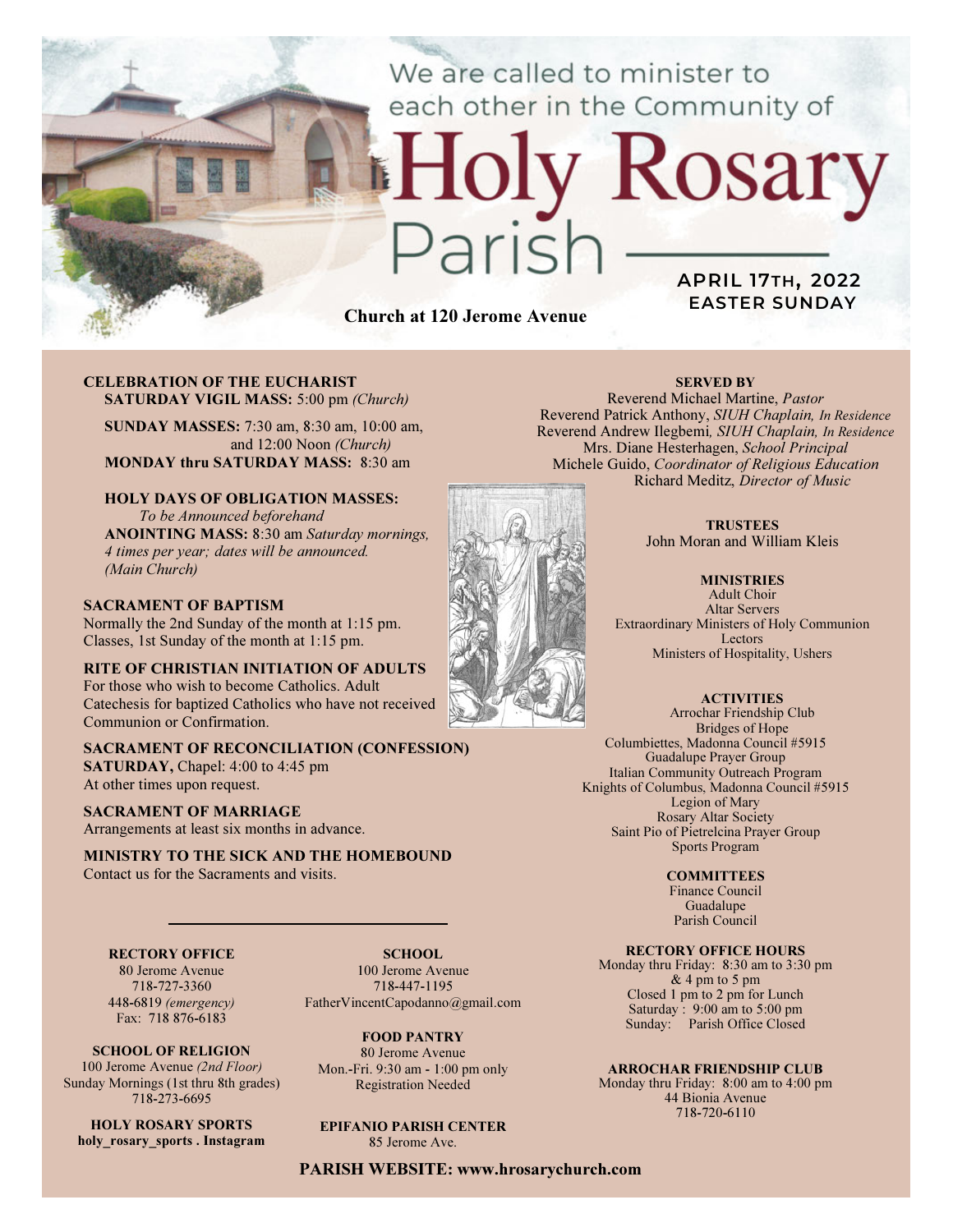

SUNDAY, April 17, 2022 - Happy Easter No CCD Classes today.

MONDAY, April 18, 2022 Rectory Office Closed. No Parish Activities

TUESDAY, April 19, 2022 7:00 pm - Spanish Prayer Group, Church 7:30 pm - Rosary Altar Society, Parish Center Rooms 2 & 3

WEDNESDAY, April 20, 2022

THURSDAY, April 21, 2022 Wedding Rehearsal

.

FRIDAY, April 22, 2022 7:00 pm - Spanish Prayer Group, Church

SATURDAY, April 23, 2022 12 Noon - Wedding, Church 4:00 - 4:45 pm - Confessions, Daily Mass Chapel

SUNDAY, April 24, 2022 1:15 pm - Baptisms, Church CCD Classes today. Children attend the 8:30 am Mass followed by their class. Any questions regarding the CCD Program, please leave a message for Ms. Guido at 718-273-6695



A Blessed Easter To All



The Cardinal's Appeal is underway now in our Parish. Our goal is \$55,000. To date \$18,575 has been pledged from 66 gifts. This is 34% of our goal.



### EASTER FLOWERS

There is still time to make a donation towards our Easter Flowers and have your loved ones name printed on our Scroll. Your generosity has helped beautify our Altar during the Easter season.



#### BAPTISMS

Baptisms will be celebrated on the SECOND SUNDAY of the month at 1:15 pm. Baptismal Classes will be held on the FIRST SUNDAY of the month at 1:15 pm.

Please call the Rectory to make arrangements for the Baptism and to fill out the necessary paperwork.

#### SPONSOR CERTIFICATES

Sponsor Certificates are often required before one can serve as a Godparent for the Sacrament of Baptism or as a Sponsor for the Sacrament Confirmation. In order to receive a Sponsor Certificate from Holy Rosary, one needs to be a Registered Parishioner of the Parish, have received the Sacraments of Baptism, Confirmation and Eucharist, must be over 14 years of age and if married, must be in a valid Church marriage (have been married in the presence of a priest/deacon and two witnesses).

Sponsor Certificates may be obtained only AFTER any of the Sunday Masses.

The PERSON REQUIRING THE CERTIFICATE MUST see the Priest AFTER ATTENDING THE MASS and request one.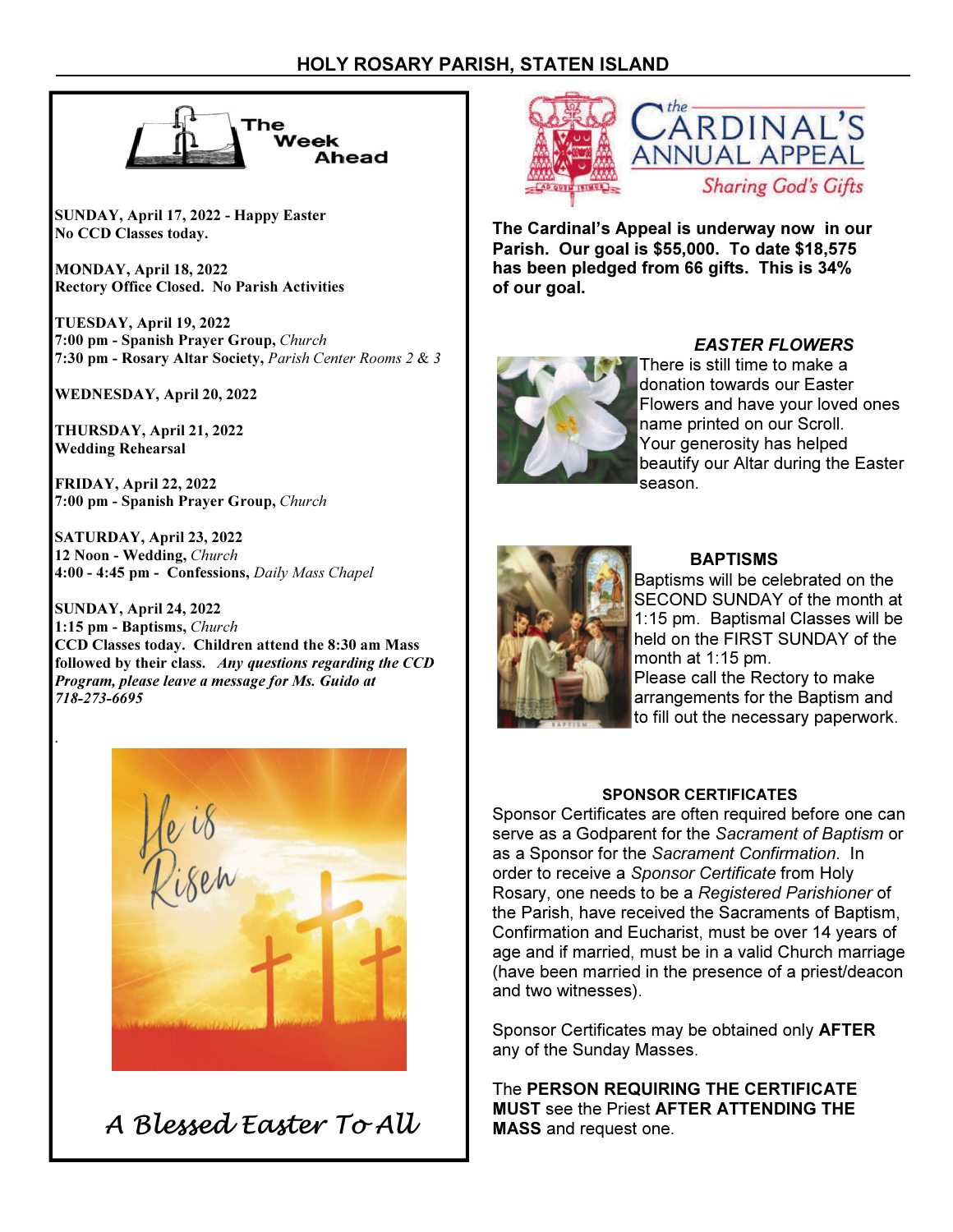# EASTER SUNDAY OF THE RESURRECTION OF THE LORD



Easter Message From Father Michael

The beautiful and spiritually uplifting Holy Week Liturgies were due to the hard work, dedication and commitment of so many people who gave of their time and talent to our Parish.

 We are blessed with gifted priests, Father Andrew and Father Patrick. We also thank our Liturgy and Decorating Committees.

 A debt of thanks is also due to our Music Director, Mr. Richard Meditz, our Cantors, Musicians, our Extraordinary Ministers of Communion, Lectors and Ushers.

 Thank you to our Rectory, School and School of Religion staffs and to all who helped make our Holy Week as special and meaningful as it was.

 Finally, thanks to all of you for your generosity to our Parish and for making Holy Rosary what it is, a vibrant, prayer filled Parish Community.

To all parishioners, friends and families, may you experience the joy and blessings of this Easter Season.

Have a Blessed and Joyous Easter,

 Father Michael Martine Father Andrew Ilegbemi Father Patrick Anthony Ms. Michele Guido Mrs. Diane Hesterhagen

#### MEMORIAL MASSES

 Due to the shortage of priests at Holy Rosary, we are unable to accept separate, private memorial masses on the anniversary of death any longer.

 Please reserve a Mass, shared or otherwise, for your deceased loved one upon the opening of the Mass Book each



Wedding Banns

II Salvatore Floridia & Megan Burka

DON'T FORGET TO GET YOUR SUPER 50/50 RAFFLE FOR THE MONTH OF APRIL! The Winner will be Drawn the Last Day of the Month & the winning amount will be printed in the Bulletin A Reminder that the Donation is \$5.00

 You will find a yellow envelope for this Raffle in the packet mailed home to you. If you want to enter more than once, additional envelopes are available in the Hospitality Room. Drop the envelope in the Collection Basket or Bring to the Rectory. You may fill out as many envelopes as you like. Send in your envelopes now for April and let's build up the jackpot! The March winner received \$240.

Please Note Our Parish Office Hours

Monday through Friday 8:30 am to 3:30 pm and 4:00 pm to 5:00 pm Closed from 1:00 pm to 2:00 pm for Lunch

> Saturday Hours 9:00 am to 5:00 pm

Sunday - Rectory is Closed



# AND IN ALL THINGS GIVE THANKS

The Collection Figures for April 10th & April 17th are not available due to an early print schedule for Easter Sunday. They will be in the April 24th Bulletin.

On Line Giving (not available)

Our Weekly Parish Operating Expenses are \$18,298.00